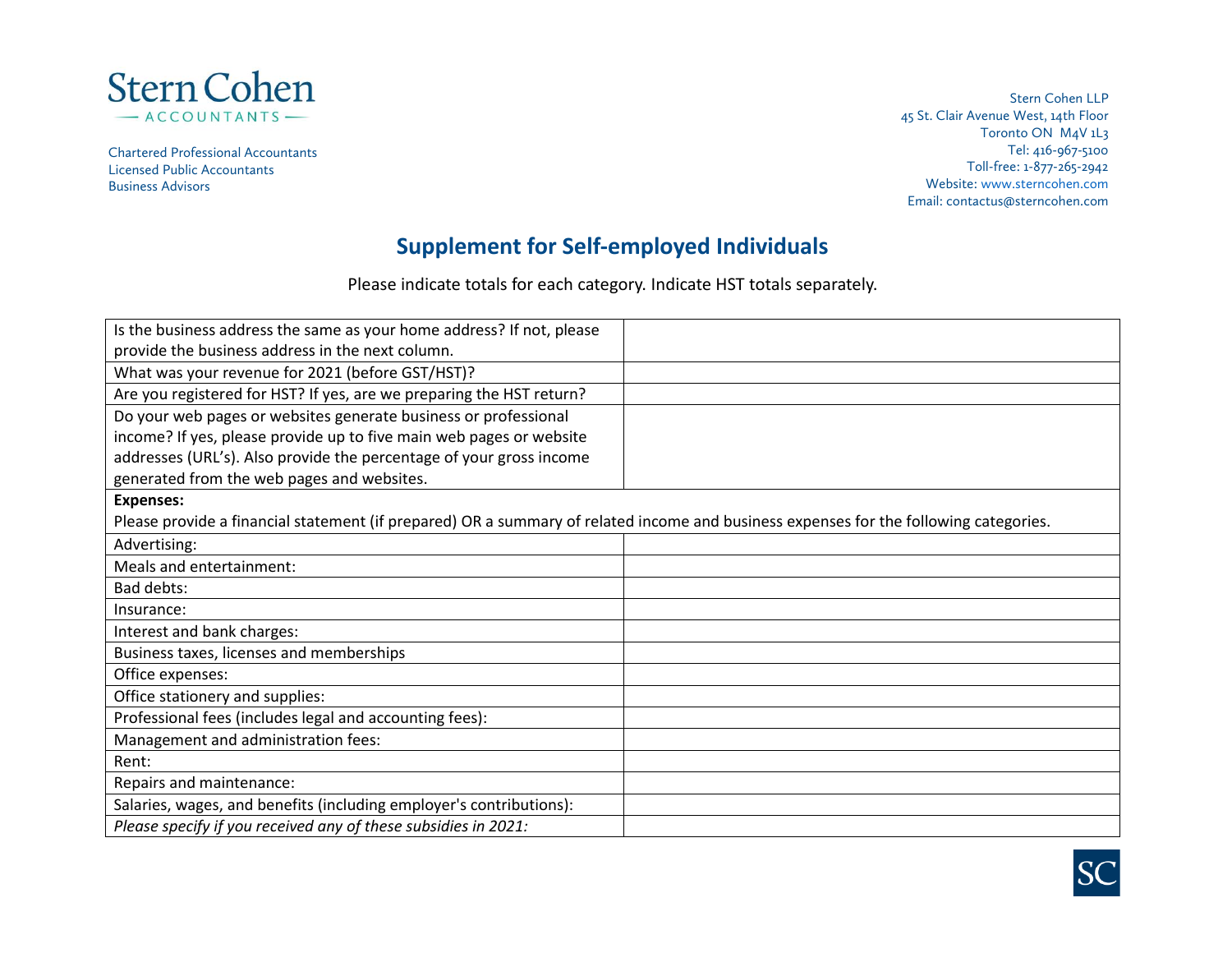| Canada Emergency Wage Subsidy (CEWS)       |  |
|--------------------------------------------|--|
| Temporary Wage Subsidy for Employers (TWS) |  |
| Canada Emergency Business Account (CEBA)   |  |
| Canada Emergency Rent Subsidy (CERS)       |  |
| Other (please specify)                     |  |
| Property taxes:                            |  |
| Travel expenses:                           |  |
| Utilities:                                 |  |
| Fuel costs (except for motor vehicles):    |  |
| Delivery, freight, and express:            |  |
| Other (please specify):                    |  |
|                                            |  |
|                                            |  |

## **Motor Vehicle Use**

| Do you use a motor vehicle for business use?                                                    | Yes: l         | No: $\square$ |  |  |
|-------------------------------------------------------------------------------------------------|----------------|---------------|--|--|
| If yes, please answer the following questions.                                                  |                |               |  |  |
| What is the approximate number of kilometres driven in 2021 to earn business income?            |                |               |  |  |
| What is the approximate total number of kilometres driven during 2021?                          |                |               |  |  |
| Did you buy or lease a new vehicle?                                                             | Yes: $\square$ | No: $\square$ |  |  |
| If yes, please provide a copy of the purchase and sales agreement or lease agreement.           |                |               |  |  |
| <b>Expenses:</b>                                                                                |                |               |  |  |
| For calculation of expenses related to a motor vehicle, please indicate the following expenses: |                |               |  |  |
| Fuel (gas, propane, oil, electricity):                                                          |                |               |  |  |
| Interest:                                                                                       |                |               |  |  |
| Insurance:                                                                                      |                |               |  |  |
| License and registration fees:                                                                  |                |               |  |  |
| Maintenance and repairs:                                                                        |                |               |  |  |
| Leasing costs:                                                                                  |                |               |  |  |
| Other expenses (e.g. car wash):                                                                 |                |               |  |  |
|                                                                                                 |                |               |  |  |
|                                                                                                 |                |               |  |  |